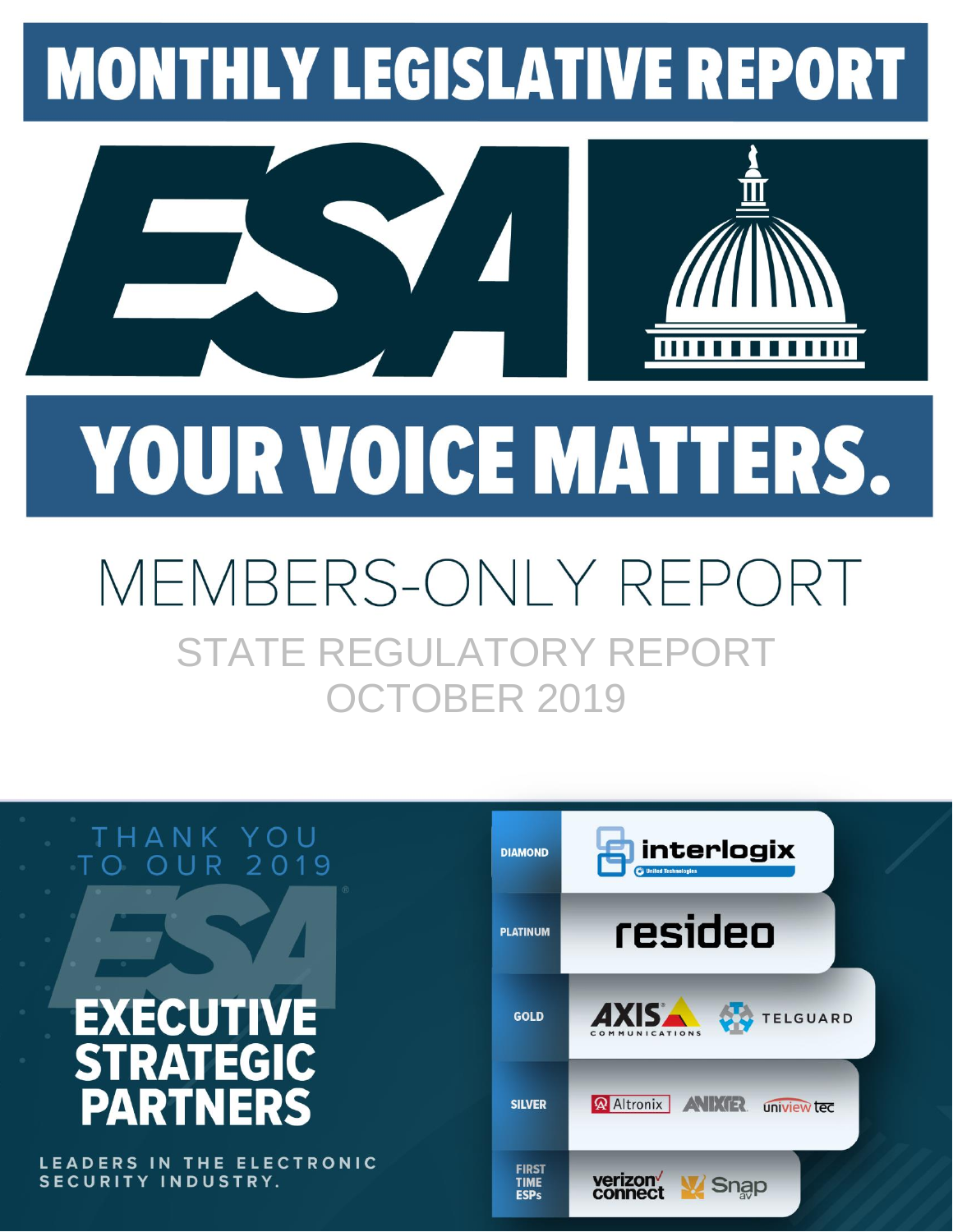#### **State Regulatory Report – October 2019**

Several states published proposed regulations in October that warrant member attention.

Maine published rules adopting the 2019 edition of NFPA 72, which includes recognition of new technology such as VoIP and PoE communications.

Florida issued proposed rules amendments to update language regarding reinstatement and relicensure within the ECLB. They issued a separate proposed rule regarding examinations.

Iowa published proposed regulations that add to the definition of school infrastructure, the terms "school safety and security infrastructure" under Iowa Code.

Texas issued several proposed rule changes to reflect legislation that revamped the Private Security Act, including significant changes to licensing for qualifiers and sales. Anyone with a footprint in Texas should review these proposed rules, which are open for public comment.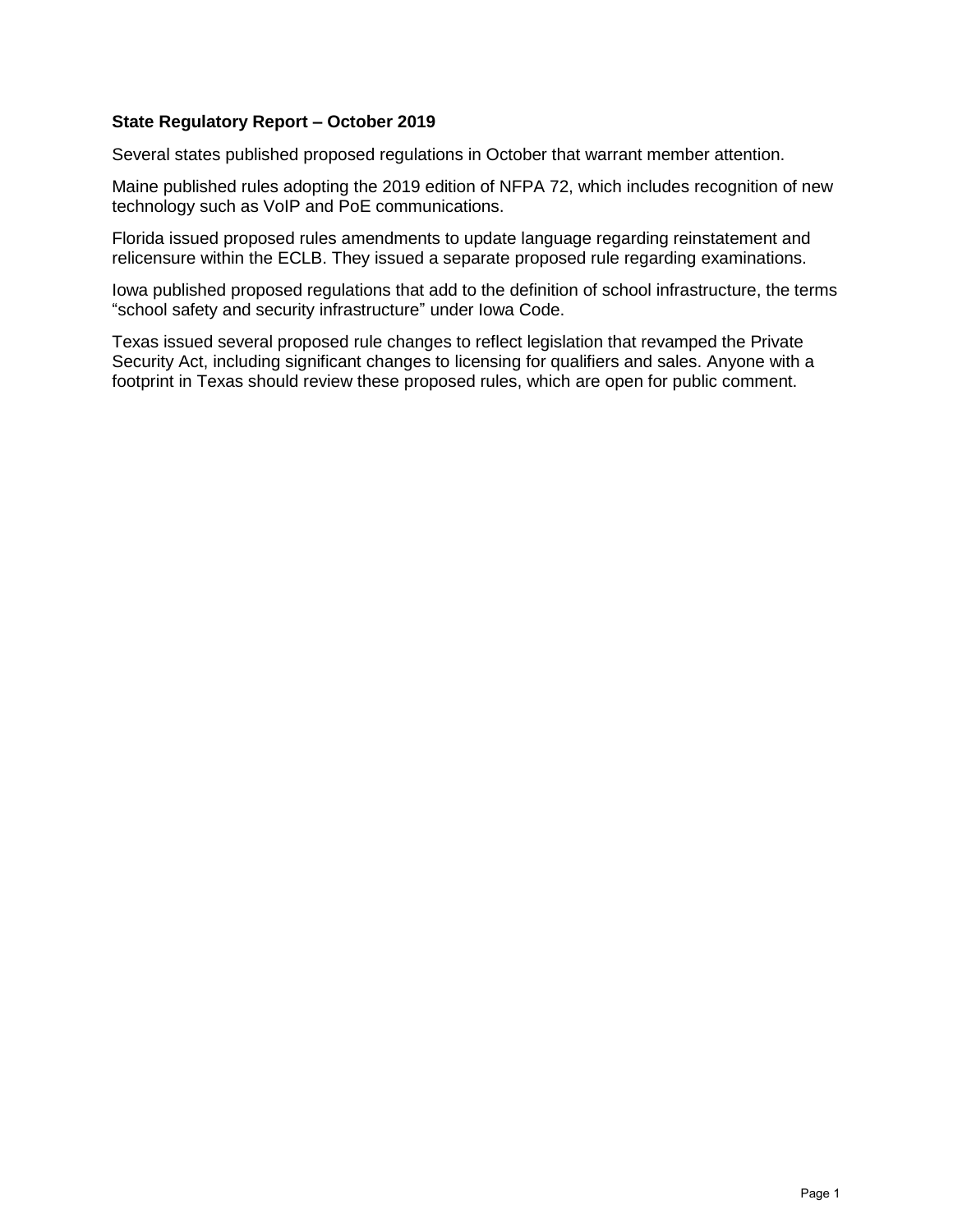## Powered by **Fiscal**Note

# **State Regulatory Report - October 2019**

**Nov 08, 2019**

### **Fire/Life Safety Detection Total State Regs Exported from Issue: 2/36**

| #                                                                                                                          | <b>State</b>                                | Ref#       | <b>Status</b>                                                                                                                        | <b>Type</b> | <b>Intro Date</b> | <b>Document Count</b> |  |  |  |
|----------------------------------------------------------------------------------------------------------------------------|---------------------------------------------|------------|--------------------------------------------------------------------------------------------------------------------------------------|-------------|-------------------|-----------------------|--|--|--|
|                                                                                                                            | FL                                          | 69A-60.002 | Pre-Proposal                                                                                                                         | Regular     | Oct 24, 2019      |                       |  |  |  |
|                                                                                                                            | Fire/Life Safety Detection<br><b>Issues</b> |            |                                                                                                                                      |             |                   |                       |  |  |  |
| Labels                                                                                                                     |                                             |            |                                                                                                                                      |             |                   |                       |  |  |  |
| <b>Title</b>                                                                                                               |                                             |            | Scope; Description of Florida Fire Prevention Code                                                                                   |             |                   |                       |  |  |  |
| Agency                                                                                                                     |                                             |            | DEPARTMENT OF FINANCIAL SERVICES (FL), Division of State Fire Marshal (FL)                                                           |             |                   |                       |  |  |  |
|                                                                                                                            | Description                                 |            | Section 633.202, F.S., requires the State Fire Marshal to adopt a new edition of the Florida Fire Prevention Code every three years. |             |                   |                       |  |  |  |
|                                                                                                                            |                                             |            | The proposed amendments will update the Florida Fire Prevention Code to include the most recent edition of the National Fire         |             |                   |                       |  |  |  |
| Protection Association (NFPA) standards and will include the Florida-specific amendments to NFPA 1, the Fire Code, and the |                                             |            |                                                                                                                                      |             |                   |                       |  |  |  |
| Florida-specific amendments to NFPA 101, the Life Safety Code®.                                                            |                                             |            |                                                                                                                                      |             |                   |                       |  |  |  |
|                                                                                                                            | <b>Regulation Summary</b>                   |            | The proposed amendments will update the Florida Fire Prevention Code to include the most recent edition of the National Fire         |             |                   |                       |  |  |  |
| Protection Association (NFPA) standards and will include the Florida-specific amendments to NFPA 1, the Fire Code, and the |                                             |            |                                                                                                                                      |             |                   |                       |  |  |  |
|                                                                                                                            |                                             |            | Florida-specific amendments to NFPA 101, the Life Safety Code®                                                                       |             |                   |                       |  |  |  |

| #                                                                                                                             | <b>State</b>                                                                                                              | Ref#               | <b>Status</b>                                                                                                                       | <b>Type</b> | <b>Intro Date</b> | <b>Document Count</b> |  |  |
|-------------------------------------------------------------------------------------------------------------------------------|---------------------------------------------------------------------------------------------------------------------------|--------------------|-------------------------------------------------------------------------------------------------------------------------------------|-------------|-------------------|-----------------------|--|--|
|                                                                                                                               | <b>ME</b>                                                                                                                 | $16 -$<br>219Ch.17 | Proposed Rule                                                                                                                       | Regular     | Oct 09, 2019      |                       |  |  |
|                                                                                                                               | Fire/Life Safety Detection<br><b>Issues</b>                                                                               |                    |                                                                                                                                     |             |                   |                       |  |  |
| Labels                                                                                                                        |                                                                                                                           |                    |                                                                                                                                     |             |                   |                       |  |  |
| <b>Title</b><br>Ch. 17 National Fire Alarm and Signaling Code NFPA #72                                                        |                                                                                                                           |                    |                                                                                                                                     |             |                   |                       |  |  |
| Agency                                                                                                                        |                                                                                                                           |                    | Department of Public Safety (DPS) Office of State Fire Marshal (FMO) (ME)                                                           |             |                   |                       |  |  |
|                                                                                                                               | Description                                                                                                               |                    |                                                                                                                                     |             |                   |                       |  |  |
|                                                                                                                               | <b>Regulation Summary</b>                                                                                                 |                    | This proposed rule adopts the 2019 edition of NFPA 72, which includes recognition of new technology such as Voice over Internet     |             |                   |                       |  |  |
|                                                                                                                               | Protocol and Ethernet communications and allows technology available for years to be used in the fire alarm and signaling |                    |                                                                                                                                     |             |                   |                       |  |  |
|                                                                                                                               |                                                                                                                           |                    | industry. The adoption of the 2019 edition of NFPA 72 also incorporates the subject matter of the State Fire Marshal's rule Ch. 18, |             |                   |                       |  |  |
| which is being repealed. The rule is intended to allow companies to use newer equipment and provide building owners with more |                                                                                                                           |                    |                                                                                                                                     |             |                   |                       |  |  |
|                                                                                                                               | options for compliance with the standard.                                                                                 |                    |                                                                                                                                     |             |                   |                       |  |  |

### **Licensing Total State Regs Exported from Issue: 5/42**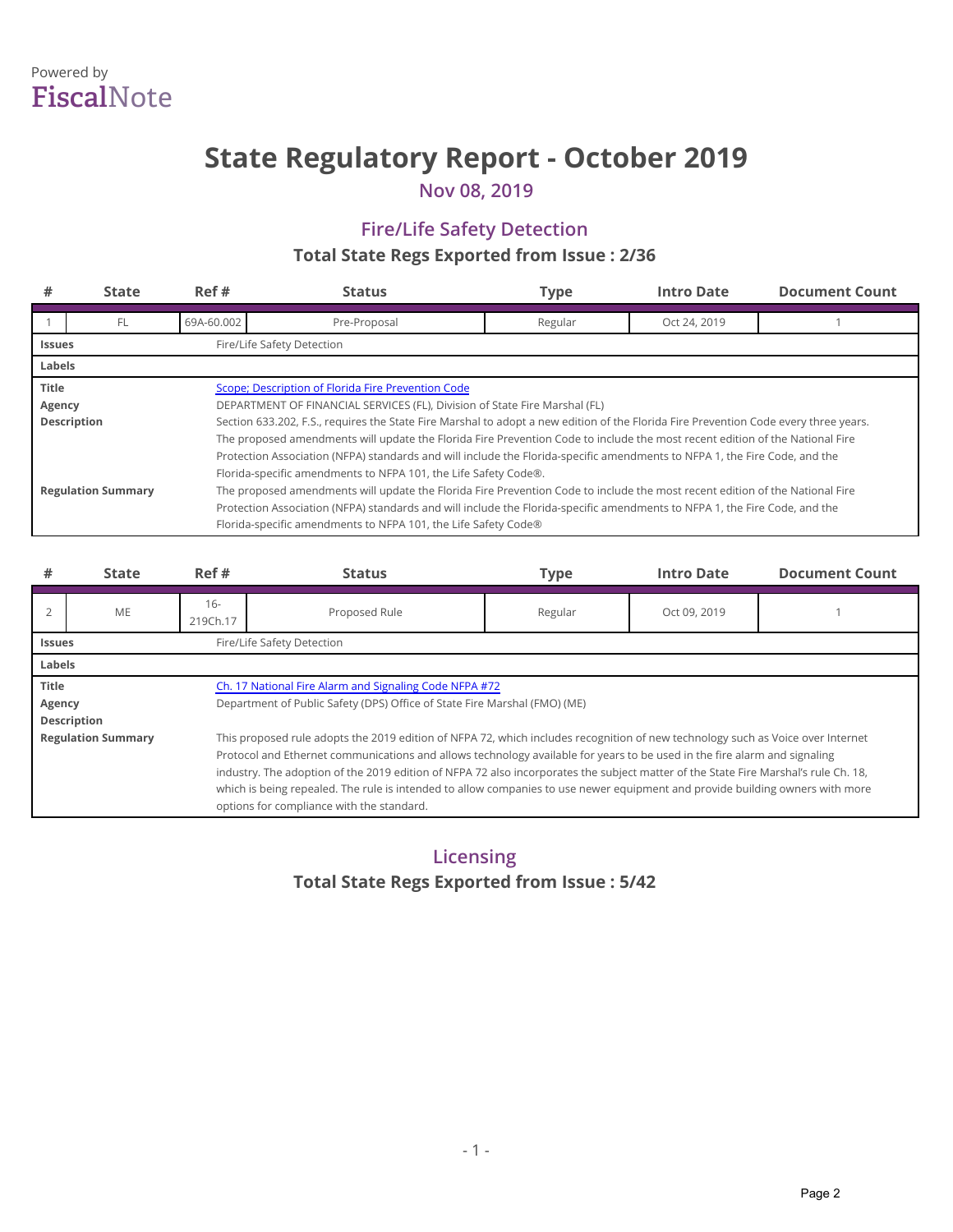| #                                                                                                                                                                                                                                                                            | <b>State</b>               | Ref#                        | <b>Status</b>                                                                                                                                                                                    | <b>Type</b> | <b>Intro Date</b> | <b>Document Count</b> |  |
|------------------------------------------------------------------------------------------------------------------------------------------------------------------------------------------------------------------------------------------------------------------------------|----------------------------|-----------------------------|--------------------------------------------------------------------------------------------------------------------------------------------------------------------------------------------------|-------------|-------------------|-----------------------|--|
|                                                                                                                                                                                                                                                                              | <b>TX</b>                  | 37 TAC<br>35.161.<br>35.162 | Proposed Rule                                                                                                                                                                                    | Regular     | Oct 25, 2019      |                       |  |
|                                                                                                                                                                                                                                                                              | Licensing<br><b>Issues</b> |                             |                                                                                                                                                                                                  |             |                   |                       |  |
| Labels                                                                                                                                                                                                                                                                       |                            |                             |                                                                                                                                                                                                  |             |                   |                       |  |
| <b>Title</b><br>37 TAC 35.161, 35.162   TITLE 37. PUBLIC SAFETY AND CORRECTIONS   PART 1. TEXAS DEPARTMENT OF PUBLIC SAFETY   CHAPTER<br>35. PRIVATE SECURITY   SUBCHAPTER M. CONTINUING EDUCATION<br>TEXAS DEPARTMENT OF PUBLIC SAFETY (TX)<br>Agency<br><b>Description</b> |                            |                             |                                                                                                                                                                                                  |             |                   |                       |  |
|                                                                                                                                                                                                                                                                              | <b>Regulation Summary</b>  |                             | These proposed regulatory changes to Title 37 of the Texas Administrative Code reflect SB 616 changes to continuing education<br>requirements for licensed alarm companies and alarm installers. |             |                   |                       |  |

| #                                        | <b>State</b>               | Ref#                     | <b>Status</b>                                                                                                                                                                                                                                                      | <b>Type</b> | <b>Intro Date</b> | <b>Document Count</b> |  |  |
|------------------------------------------|----------------------------|--------------------------|--------------------------------------------------------------------------------------------------------------------------------------------------------------------------------------------------------------------------------------------------------------------|-------------|-------------------|-----------------------|--|--|
|                                          | <b>TX</b>                  | 37 TAC 35.1<br>$-35.7$   | Proposed Rule                                                                                                                                                                                                                                                      | Regular     | Oct 25, 2019      |                       |  |  |
|                                          | Licensing<br><b>Issues</b> |                          |                                                                                                                                                                                                                                                                    |             |                   |                       |  |  |
| Labels                                   |                            |                          |                                                                                                                                                                                                                                                                    |             |                   |                       |  |  |
| <b>Title</b>                             |                            |                          | 37 TAC 35.1 - 35.7   TITLE 37. PUBLIC SAFETY AND CORRECTIONS   PART 1. TEXAS DEPARTMENT OF PUBLIC SAFETY   CHAPTER 35.<br>PRIVATE SECURITY   SUBCHAPTER A. GENERAL PROVISIONS                                                                                      |             |                   |                       |  |  |
| Agency                                   |                            |                          | TEXAS DEPARTMENT OF PUBLIC SAFETY (TX)                                                                                                                                                                                                                             |             |                   |                       |  |  |
| Description<br><b>Regulation Summary</b> |                            | came out of those bills. | These proposed regulations further amend Title 37 in the Texas Administrative Code to reflect changes to private security as a<br>result of passage of SB 616 and HB 1342. The changes in this publication concern criminal history and registration language that |             |                   |                       |  |  |

| #                                                                                                                                                                                                                                                           | <b>State</b>               | Ref#                                                 | <b>Status</b>                                                                                                                                                                                                                                               | <b>Type</b> | <b>Intro Date</b> | <b>Document Count</b> |  |
|-------------------------------------------------------------------------------------------------------------------------------------------------------------------------------------------------------------------------------------------------------------|----------------------------|------------------------------------------------------|-------------------------------------------------------------------------------------------------------------------------------------------------------------------------------------------------------------------------------------------------------------|-------------|-------------------|-----------------------|--|
| З                                                                                                                                                                                                                                                           | <b>TX</b>                  | 37 TAC<br>$35.141 -$<br>35.143,<br>35.145,<br>35.147 | Proposed Rule                                                                                                                                                                                                                                               | Regular     | Oct 25, 2019      |                       |  |
|                                                                                                                                                                                                                                                             | Licensing<br><b>Issues</b> |                                                      |                                                                                                                                                                                                                                                             |             |                   |                       |  |
| Labels                                                                                                                                                                                                                                                      |                            |                                                      |                                                                                                                                                                                                                                                             |             |                   |                       |  |
| <b>Title</b><br>37 TAC 35.141 - 35.143, 35.145, 35.147   TITLE 37. PUBLIC SAFETY AND CORRECTIONS   PART 1. TEXAS DEPARTMENT OF PUBLIC<br>SAFETY   CHAPTER 35. PRIVATE SECURITY   SUBCHAPTER L. TRAINING<br>TEXAS DEPARTMENT OF PUBLIC SAFETY (TX)<br>Agency |                            |                                                      |                                                                                                                                                                                                                                                             |             |                   |                       |  |
| Description                                                                                                                                                                                                                                                 |                            |                                                      |                                                                                                                                                                                                                                                             |             |                   |                       |  |
| <b>Regulation Summary</b><br>for sales and qualifying managers.                                                                                                                                                                                             |                            |                                                      | These proposed regulations would amend Title 37 rules regarding private security to comply with the changes enacted with SB<br>616, which made significant changes to licensing and endorsement requirements, including removal of registration requirement |             |                   |                       |  |

| #                         | <b>State</b>               | Ref#       | <b>Status</b>                                                                                                               | <b>Type</b> | <b>Intro Date</b> | <b>Document Count</b> |  |  |
|---------------------------|----------------------------|------------|-----------------------------------------------------------------------------------------------------------------------------|-------------|-------------------|-----------------------|--|--|
|                           | FL                         | 61G6-6.001 | Pre-Proposal                                                                                                                | Regular     | Oct 23, 2019      |                       |  |  |
|                           | Licensing<br><b>Issues</b> |            |                                                                                                                             |             |                   |                       |  |  |
| Labels                    |                            |            |                                                                                                                             |             |                   |                       |  |  |
| <b>Title</b>              |                            |            | <b>Certification Examination Requirements</b>                                                                               |             |                   |                       |  |  |
| Agency                    |                            |            | Electrical Contractors' Licensing Board (FL), DEPARTMENT OF BUSINESS AND PROFESSIONAL REGULATION (FL)                       |             |                   |                       |  |  |
| Description               |                            |            | For Rule 61G6-6.001, F.A.C., the Board proposes the rule amendment to add another certification examination. For Rule 61G6- |             |                   |                       |  |  |
|                           |                            |            | 6.017, F.A.C., the Board proposes the rule amendment to update language regarding examination scores.                       |             |                   |                       |  |  |
| <b>Regulation Summary</b> |                            |            | Pre-proposed rule changes regarding updated examination scores. No document posted at this time.                            |             |                   |                       |  |  |